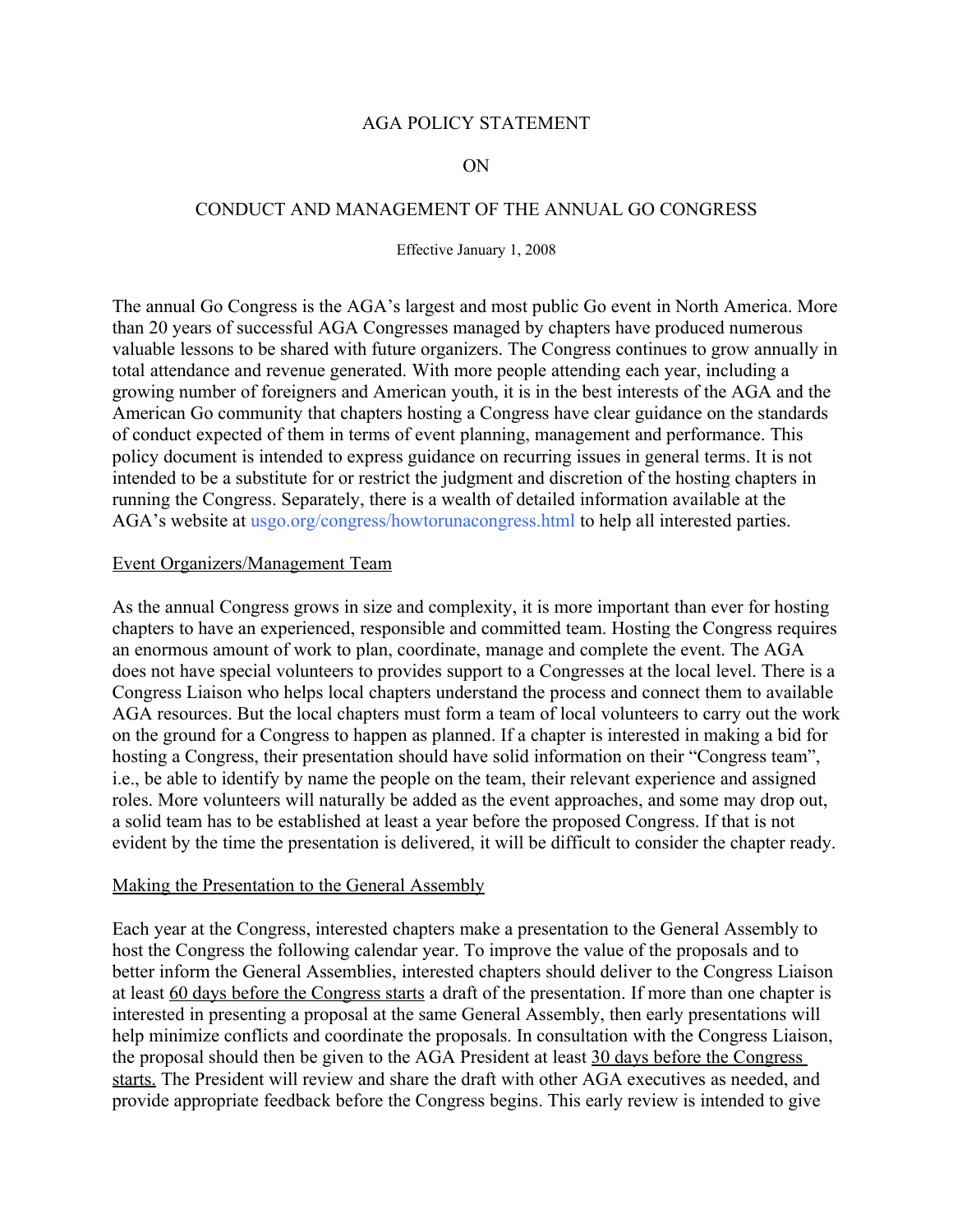the chapter representatives an opportunity to add or clarify materials to improve the presentation for the General Assembly. If the presentation material is substantially incomplete and it is apparent to the AGA executives that the interested chapter is not sufficiently organized by then, then the President may disallow the presentation for the General Assembly.

# Securing a Venue

The annual Congress needs a large venue to accommodate hundreds of players, families, and other visitors, daily meals, meeting rooms, lecture halls, multiple playing areas, teaching space and vendors. Venue costs are the largest single cost in the entire Congress and are secured by contract. The Congress organizers are expected to seek multiple venues, conduct thorough inspections and evaluations and compare features and prices. Reasonable negotiations with venues by the local chapter representative are expected in order to maximize benefits and reduce the cost while obtaining a balance of suitable accommodations, meal plans and facilities. The AGA President and Congress liaison will be available to provide support and historical information for comparison during negotiations. The venue contracts are to be reviewed, approved and signed by the AGA President unless authority is delegated. The venue contract should be signed, with deposit money settled, as soon as possible after the hosting chapter receives approval to host the Congress at the General Assembly.

## Financial Resources and Accounting

Substantial sums of money flow through the accounts of the AGA and the hosting chapter for each Congress. Therefore, the Congress team must have a designated Treasurer and the Treasurer should have at least a modest understanding of accounting and/or bookkeeping experience. The Congress Team must provide a break-even proposal including proposed registration fees, accommodation costs, meal plans and other major expenses for persons attending. Information on local transportation between the venue and the closest airport(s), local restaurants and entertainment and other points of interest are expected in the presentation. There are model spreadsheets already in use to help calculate break-even attendance. Several price points and attendance options should be generated.

Each Congress is required to have insurance to cover public liability. The AGA does not provide a blanket insurance policy for the Congresses and each organizer has to acquire a one-event policy. Information on prior year insurers should be available from former Congress organizers.

Normally, venues are reserved a year or more in advance and deposits are often required to secure the space. If the hosting chapter does not have the resources to make the deposit on its own, the AGA will advance the deposit funds. The advance will be refunded from Congress registration fees received before the Congress begins. The deposit is credited to the total venue cost and is reflected in the total Congress costs.

To the extent the Congress host needs assistance in setting up a credit card account to accept payments at the event, as opposed to advance online registration, the AGA will support these efforts with appropriate AGA corporate letters and signatures. The details should be researched